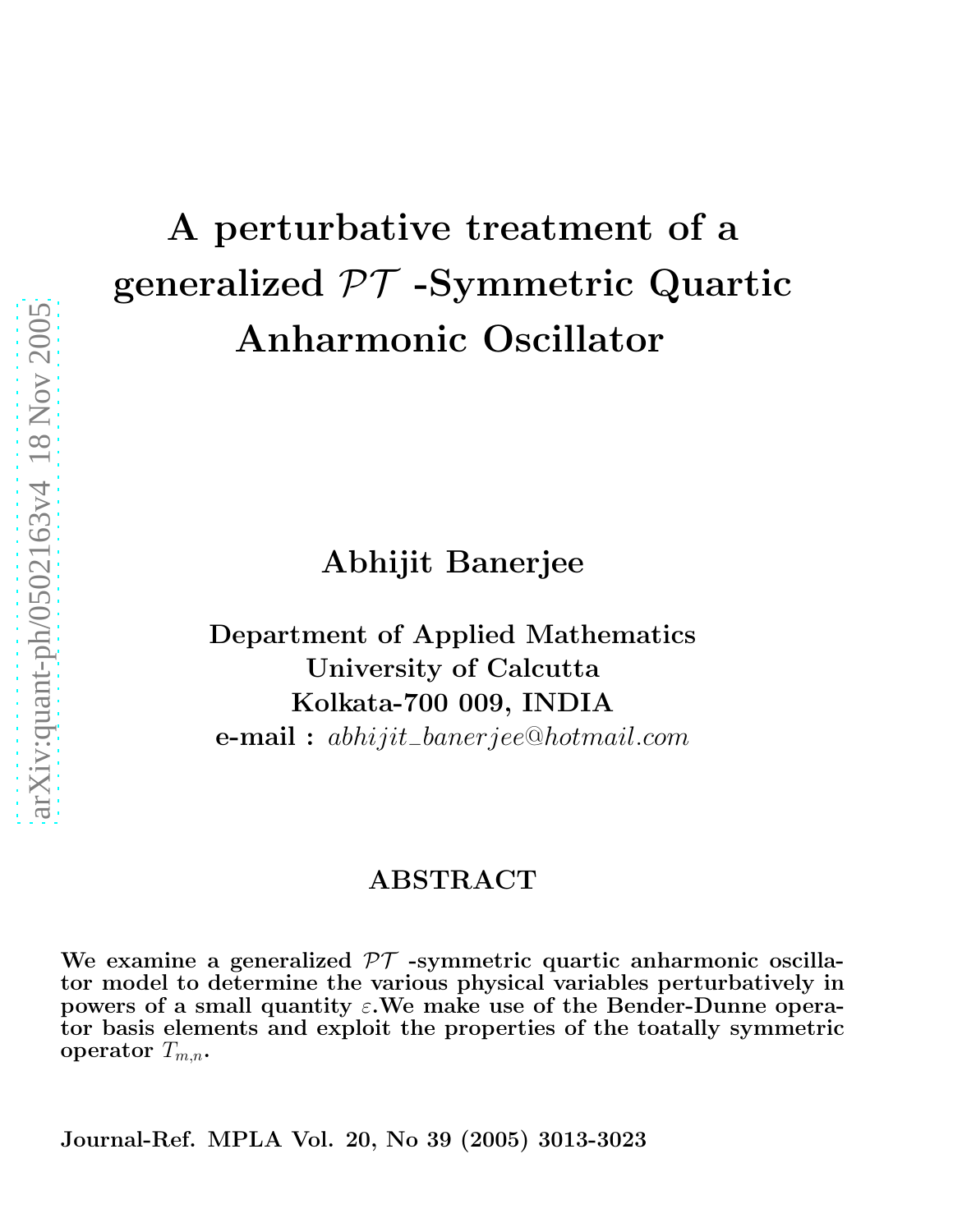## 1. Introduction:

During recent years  $\mathcal{PT}$  -symmetric quantum mechanics has emerged as an area of high theoretical interest (e.g., [1-10] and references therein). For one thing,  $\mathcal{PT}$  -symmetry is a weaker condition compared to the usual Hermiticity but exhibits all the essential properties of a Hermitian quantum Hamiltonian. For another,  $\mathcal{PT}$  -symmetry opens up the window to the non-Hermitian world, thus enabling one to address a much broader class of Hamiltonians.

Although the current interest in  $\mathcal{PT}$  -symmetry stems from the 1998 seminal paper of Bender and Boettcher [1] where it was shown that for a certain class of  $\mathcal{PT}$  -symmetric Hamiltonians the spectrum remained entirely real, discrete and bounded below, the concept of  $\mathcal{PT}$  -symmetry had its roots in some earlier independent works as well. These include the ones of Caliceti et al [11] and Bessis and Zinn-Justin who studied a cubic anharmonic oscillator model with an imaginery coupling and that of Buslaev and Greechi [12] who analysed the spectra of certain non-Hermitian versions of the quartic anharmonic oscillator.

Recently Mostafazadeh [13] has revisited the question of observables for the  $\mathcal{PT}$ -symmetric cubic anharmonic oscillator problem and, in this regard, has performed a perturbative calculation of the physical observables including investigation of the classical limit. Motivated by Mostafazadeh's work, we examine, in this note, the  $\mathcal{PT}$  -symmetric version of a generalized quartic anharmonic oscillator described by the Hamiltonian

$$
H = \frac{p^2}{2m} + \frac{\mu^2}{2}x^2 + i\epsilon x^3 - m\hbar^2 \epsilon^2 x^4
$$
 (1)

with  $(\mu, \nu \in R)$  that includes a cubic anharmonicity as well.

Noting that a C-operator can be introduced [14] in the physical Hilbert space  $\mathcal{H}_{phys}$  subject to a  $\mathcal{CPT}$  -inner product [15], and that it commutes with both H and  $\mathcal{PT}$ , we show that for the above H an equivalent Hermitian Hamiltonian h can be set up. The classical Hamiltonian  $H_c$  is then obtained in the limit  $\hbar \to 0$ . The physical position and momentum operators **X** and **P**, which are actually  $\eta_+$  -pseudo-Hermitian for the metric operator  $\eta_+$  and related to the conventional position (x) and momentum (p) operators by the same similarity transformation that links H and h,clearly turns out to be  $\mathcal{PT}$  -symmetric, a result similar to the  $\mathcal{PT}$  -symmetric cubic oscillator. We also calculate the eigenvalues of H based on the first-order Rayleigh-Schrödinger perturbation theory upto and including terms of order  $\epsilon^3$ . Further we determine the conserved probability density for a given state vector  $\psi \in \mathcal{H}_{phys}$ . It should be mentioned that our calculations are somewhat different from Mostafazadeh's in that we have exploited the symmetrized objects  $T_{m,n}$  [17] satisfying commutation (lowering type) and anti-commutation (raising type) relations to write down the perturbative expansion of the  $\mathcal C$ -operator.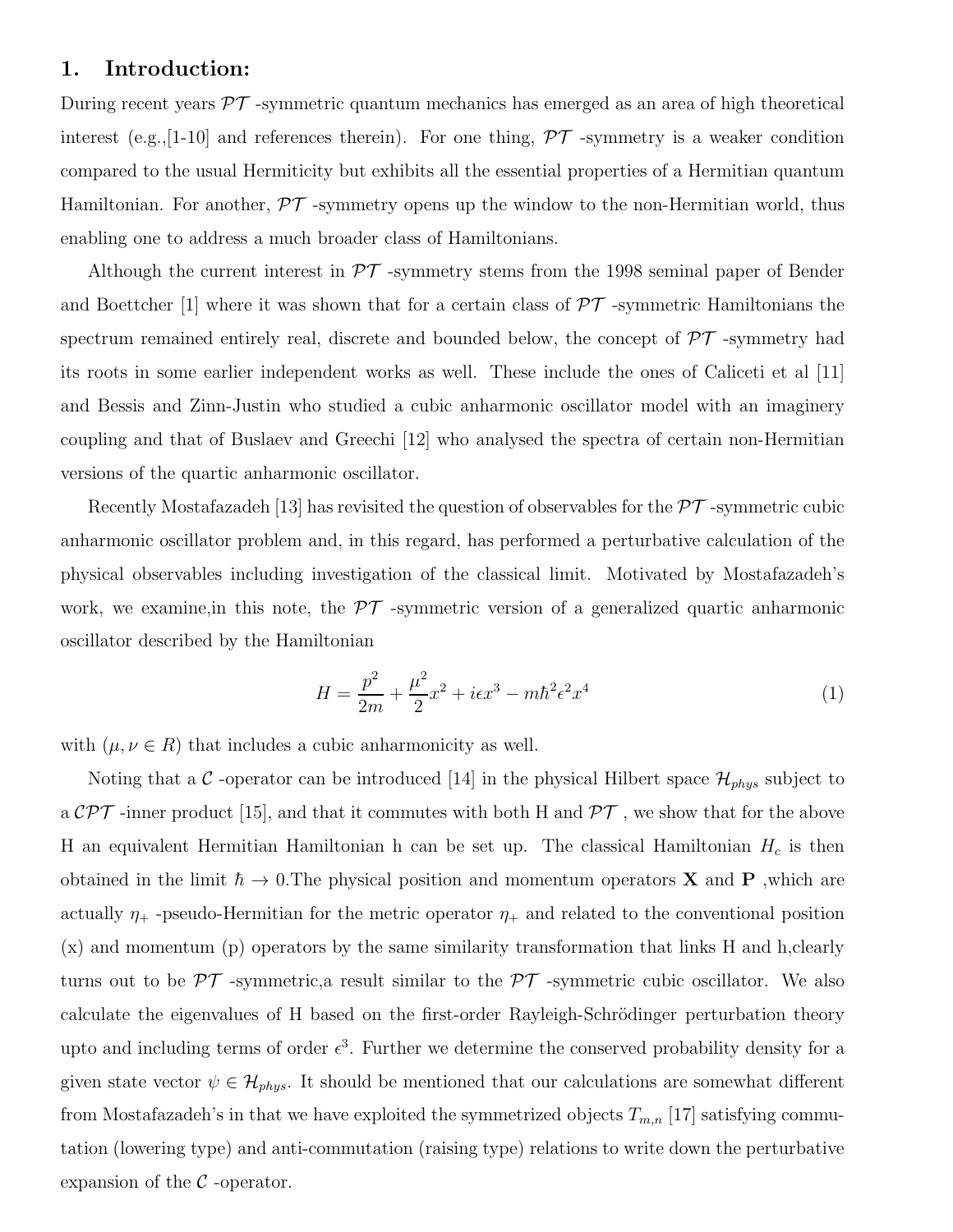### 2. Basic equations:

To ensure the reality of the spectrum of a diagonalizable operator it is necessary that the Hamiltonian H must be Hermitian with respect to a positive definite inner product  $\langle , , \rangle_+$ . The latter can be expressed in terms of a positive definite metric operator  $\eta_+ : \mathcal{H} \to \mathcal{H}$  of the reference Hilbert space  $\mathcal H$  in which  $H$  acts:

$$
\langle \, . \, , \, . \, \rangle_{+} = \langle \, . \, , \eta_{+} \, . \, \rangle \tag{2}
$$

where  $\eta_+$  belongs to the set of all Hermitian invertiable operators  $\eta: \mathcal{H} \to \mathcal{H}$  satisfying  $H^{\dagger} = \eta H \eta^{-1}$ [18] and can be expressed as

$$
\eta_+ = e^{-Q} \tag{3}
$$

where Q is Hermitian. In terms of  $\eta_+$ , C admits a representation

$$
\mathcal{C} = \mathcal{P}\eta_+ = \eta_+^{-1}\mathcal{P} \tag{4}
$$

The operator C commutes with both H and  $\mathcal{PT} : [\mathcal{C}, H] = 0, [\mathcal{C}, \mathcal{PT}] = 0$  and mimicks the charge conjugation operator in particle theory.

Any Hermitian physical observable  $\mathcal{O} \in \mathcal{H}_{phys}$  can be converted to a Hermitian operator  $o \in \mathcal{H}$ by the transformation

$$
\mathcal{O} = \rho^{-1} o \rho \tag{5}
$$

where  $\rho = \sqrt{\eta_+}$  is a unitary operator and because of (3) may be given by

$$
\rho = e^{-Q/2} \tag{6}
$$

In view of (5) we can write

$$
H = \rho^{-1}h\rho \tag{7}
$$

where h is the corresponding Hermitian Hamiltonian. The classical Hamiltonian  $H_c(\mathbf{x_c}, \mathbf{p_c})$  is obtained from  $h(\mathbf{x_c}, \mathbf{p_c})$  by the relation

$$
H_c(\mathbf{x_c}, \mathbf{p_c}) = \lim_{\hbar \to 0} h(\mathbf{x_c}, \mathbf{p_c})
$$
\n(8)

where the limit is assumed to exist.

For the sake of convenience let us introduce a set of new variables

$$
X := \hbar^{-1} \mathbf{x}, \quad P := \mathbf{p}, \quad \mathcal{M} := m^{1/2} \hbar \mu, \quad \varepsilon := m \hbar^3 \epsilon \tag{9}
$$

In terms of X and P,  $H(\mathbf{x}, \mathbf{p}) \to H(X, P)$  with

$$
H(X, P) = H_0(X, P) + \varepsilon H_1(X, P) + \varepsilon^2 H_2(X, P)
$$
\n<sup>(10)</sup>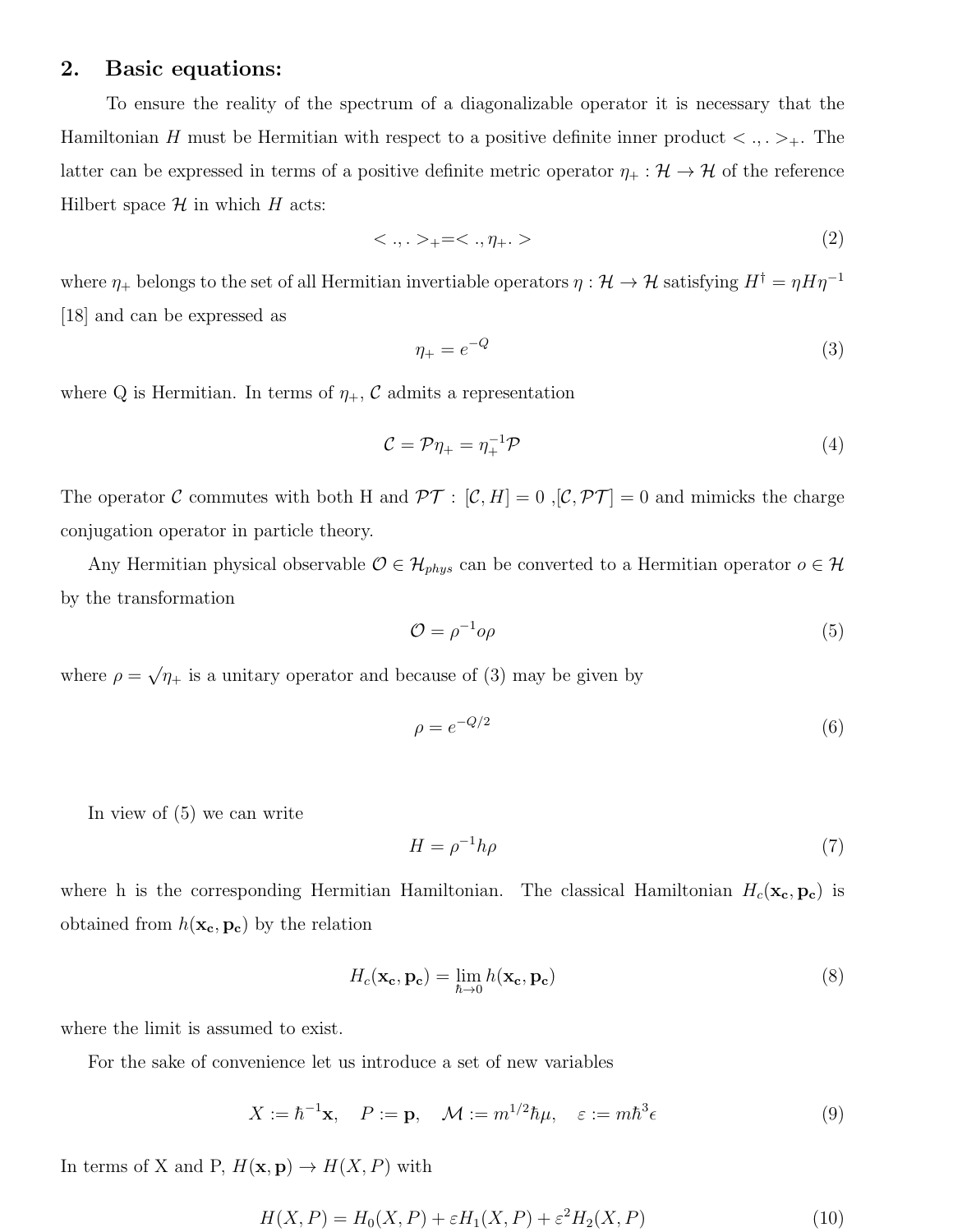$$
H_0(X, P) = \frac{1}{2}P^2 + \frac{1}{2}\mathcal{M}^2 X^2 \quad (11)
$$

$$
H_1(X, P) = iX^3 \tag{12}
$$

$$
H_2(X, P) = -X^4
$$
 (13)

$$
H(X, P) = mH(\mathbf{x}, \mathbf{p})\tag{14}
$$

# 3. Determining the  $Q$  and  $C$ -operators:

Using (3)in (4), we consider the general form of  $\mathcal C$  as

$$
\mathcal{C} = e^{Q(X,P)} \mathcal{P} \tag{15}
$$

It has the following properties:

$$
[\mathcal{C}, \mathcal{PT}] = 0 \tag{16}
$$

$$
\mathcal{C}^2 = 1\tag{17}
$$

$$
[\mathcal{C}, H(X, P)] = 0 \tag{18}
$$

but  $[\mathcal{C},\mathcal{P}] \neq 0$  and  $[\mathcal{C},\mathcal{T}] \neq 0$ 

Substitution of  $C$  from (15) into (16)implies

$$
e^{Q(X,P)}\mathcal{P}\mathcal{P}\mathcal{T} = \mathcal{P}\mathcal{T}e^{Q(X,P)}\mathcal{P}
$$
\n(19)

showing  $Q(X, P)$  to be an even function of X:  $e^{Q(X, P)} = e^{Q(-X, P)}$ . That  $Q(X, P)$  is an odd function of P follows from the consideration (17):

$$
e^{Q(X,P)}\mathcal{P}e^{Q(X,P)}\mathcal{P} = 1
$$
\n(20)

which yields  $e^{Q(X,P)} = e^{-Q(-X,-P)}$ .

We now expand of  $Q(X,P)$  in a series of odd powers of  $\varepsilon$  , namely

$$
Q(X,P) = \varepsilon Q_1(X,P) + \varepsilon^3 Q_3(X,P) + \varepsilon^5 Q_5(X,P) + \varepsilon^7 Q_7(X,P) + O(\varepsilon^8)
$$
\n(21)

Using  $(18)$ , it follows that

$$
e^{Q(X,P)}H_0 - H_0e^{Q(X,P)} = \varepsilon(e^{Q(X,P)}H_1 + H_1e^{Q(X,P)}) - \varepsilon^2(e^{Q(X,P)}H_2 - H_2e^{Q(X,P)})
$$

Left multiplying both sides leads to,

$$
YY = O(X|P)YY = O(X|P) \qquad (XY) = O(X|P)YZ = O(X|P)YZ = O(X|P)YZ = O(X|P)YZ = O(X|P)YZ = O(X|P)YZ = O(X|P)YZ = O(X|P)YZ = O(X|P)YZ = O(X|P)YZ = O(X|P)YZ = O(X|P)YZ = O(X|P)YZ = O(X|P)YZ = O(X|P)YZ = O(X|P)YZ = O(X|P)YZ = O(X|P)YZ = O(X|P)YZ = O(X|P)YZ = O(X|P)YZ = O(X|P)YZ = O(X|P)YZ = O(X|P)YZ = O(X|P)YZ = O(X|P)YZ = O(X|P)YZ = O(X|P)YZ = O(X|P)YZ = O(X|P)YZ = O(X|P)YZ = O(X|P)YZ = O(X|P)YZ = O(X|P)YZ = O(X|P)YZ = O(X|P)YZ = O(X|P)YZ = O(X|P)YZ = O(X|P)YZ = O(X|P)YZ = O(X|P)YZ = O(X|P)YZ = O(X|P)YZ = O(X|P)YZ = O(X|P)YZ = O(X|P)YZ = O(X|P)YZ = O(X|P)YZ = O(X|P)YZ = O(X|P)YZ = O(X|P)YZ = O(X|P)YZ = O(X|P)YZ = O(X|P)YZ = O(X|P)YZ = O(X|P)YZ = O(X|P)YZ = O(X|P)YZ = O(X|P)YZ = O(X|P)YZ = O(X|P)YZ = O(X|P)YZ = O(X|P)YZ = O(X|P)YZ = O(X|P)YZ = O(X|P)YZ = O(X|P)YZ = O(X|P)YZ = O(X|P)YZ = O(X|P)YZ = O(X|P)YZ = O(X|P)YZ = O(X|P)YZ = O(X|P)YZ = O(X|P)YZ = O(X|P)YZ = O(X|P)YZ = O(X|P)YZ = O(X|P)YZ = O(X|P)YZ = O(X|P)YZ = O(X|P)YZ = O(X|P)YZ = O(X|P)YZ = O(X|P)YZ = O(X|P)YZ = O(X|P)YZ = O(X|P)YZ = O(X|P)YZ = O(X|P)Z = O(X|P)Z = O(X|P)Z = O(X|
$$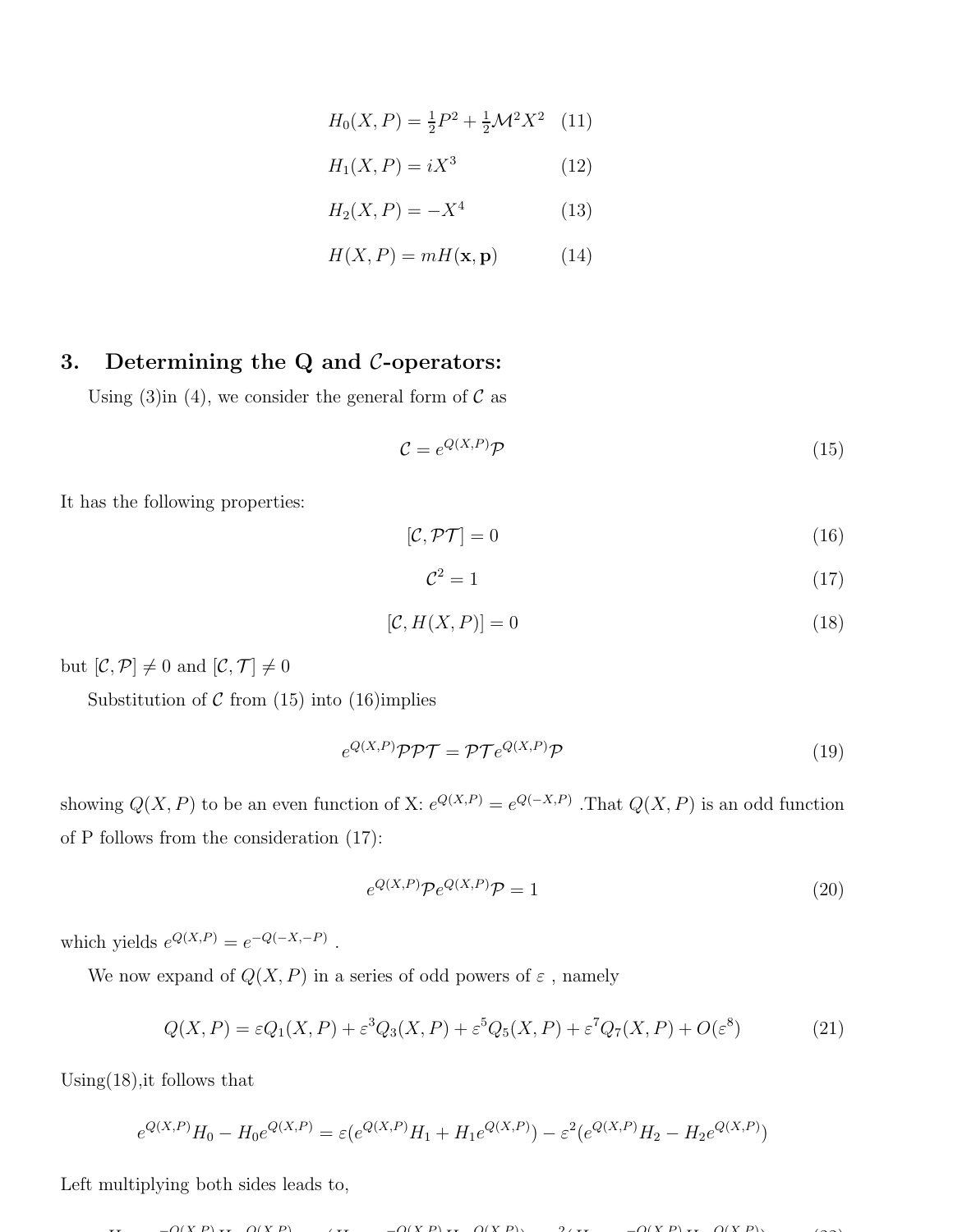Using Baker-Campbell-Hausdorff identity, i.e,

$$
e^{-A}Be^{A} = B + [B, A] + \frac{1}{2!}[[B, A], A] + \frac{1}{3!}[[B, A], A], A] + \dots
$$
\n(23)

we can arrange the above expression as

$$
-[H_0, Q] - \frac{1}{2!}[[H_0, Q], Q] - \frac{1}{3!}[[[H_0, Q], Q], Q] - \frac{1}{4!}[[[H_0, Q], Q], Q], Q], Q]
$$
\n
$$
-\frac{1}{5!}[[[[[H_0, Q], Q], Q], Q], Q], Q] - \frac{1}{6!}[[[[[H_0, Q], Q], Q], Q], Q], Q], Q]
$$
\n
$$
-\frac{1}{7!}[[[[[[H_0, Q], Q], Q], Q], Q], Q] + \frac{\varepsilon}{3!}[[[H_1, Q], Q], Q], Q] + \frac{\varepsilon}{4!}[[[H_1, Q], Q], Q], Q], Q]
$$
\n
$$
+\frac{\varepsilon}{5!}[[[[[H_1, Q], Q], Q], Q], Q] + \frac{\varepsilon}{6!}[[[[[H_1, Q], Q], Q], Q], Q], Q], Q], Q]
$$
\n
$$
+\frac{\varepsilon}{7!}[[[[[[H_1, Q], Q], Q], Q], Q], Q] + \varepsilon^2 [H_2, Q] + \frac{\varepsilon^2}{2!}[[H_2, Q], Q] + \frac{\varepsilon^2}{3!}[[[H_2, Q], Q], Q], Q]
$$
\n
$$
+\frac{\varepsilon^2}{4!}[[[[H_2, Q], Q], Q], Q] + \frac{\varepsilon^2}{5!}[[[[[H_2, Q], Q], Q], Q], Q], Q], Q], Q]
$$
\n
$$
+\frac{\varepsilon^2}{6!}[[[[[H_2, Q], Q], Q], Q], Q] + \frac{\varepsilon^2}{7!}[[[[[[H_2, Q], Q], Q], Q], Q], Q], Q], Q], Q]
$$
\n
$$
(24)
$$

where we have taken the terms upto order  $\varepsilon^7$ 

Substituting (21) into (24) and equating terms of order 
$$
\varepsilon, \varepsilon^3, \varepsilon^5, \varepsilon^7
$$
 we get,  
\n $[H_0, Q_1] = -2H_1$  (25)

$$
[H_0, Q_3] = -\frac{1}{6}[Q_1, [Q_1, H_1]] + [Q_1, H_2]
$$
\n(26)

$$
[H_0, Q_5] = -\frac{1}{6}([Q_3, [Q_1, H_1]] + [Q_1, [Q_3, H_1]]) + \frac{1}{360}[Q_1, [Q_1, [Q_1, [Q_1, H_1]]]] + [Q_3, H_2]
$$
 (27)  
\n
$$
[H_0, Q_7] = -\frac{1}{6}([Q_5, [Q_1, H_1]] + [Q_3, [Q_3, H_1]] + [Q_1, [Q_5, H_1]])
$$
\n
$$
+\frac{1}{360}([Q_3, [Q_1, [Q_1, [Q_1, H_1]]]] + [Q_1, [Q_3, [Q_1, [Q_1, H_1]]]]]
$$
\n
$$
+[Q_1, [Q_1, [Q_3, [Q_1, H_1]]]] + [Q_1, [Q_1, [Q_1, [Q_3, H_1]]]]]
$$
\n
$$
-\frac{1}{15120}[Q_1, [Q_1, [Q_1, [Q_1, [Q_1, [Q_1, H_1]]]]]] + [Q_5, H_2]
$$
 (28)

note that terms of order  $\varepsilon^2$ ,  $\varepsilon^4$ ,  $\varepsilon^6$ , i.e, even powers of  $\varepsilon$  give no new results.

To solve for (25),(26),(27)and (28) we introduce, following Bender and Dunne [16] the totally symmetrized sum  $T_{r,s}$  over all terms containing r-factor of P and s-factor of X. For example, we have

$$
T_{0,0} = 1
$$
  
\n
$$
T_{1,0} = P
$$
  
\n
$$
T_{1,2} = \frac{1}{3}(PX^2 + XPX + X^2P)
$$
  
\n
$$
T_{0,3} = X^3
$$
  
\n
$$
T_{3,1} = \frac{1}{4}(XP^3 + PXP^2 + P^2XP + P^3X)
$$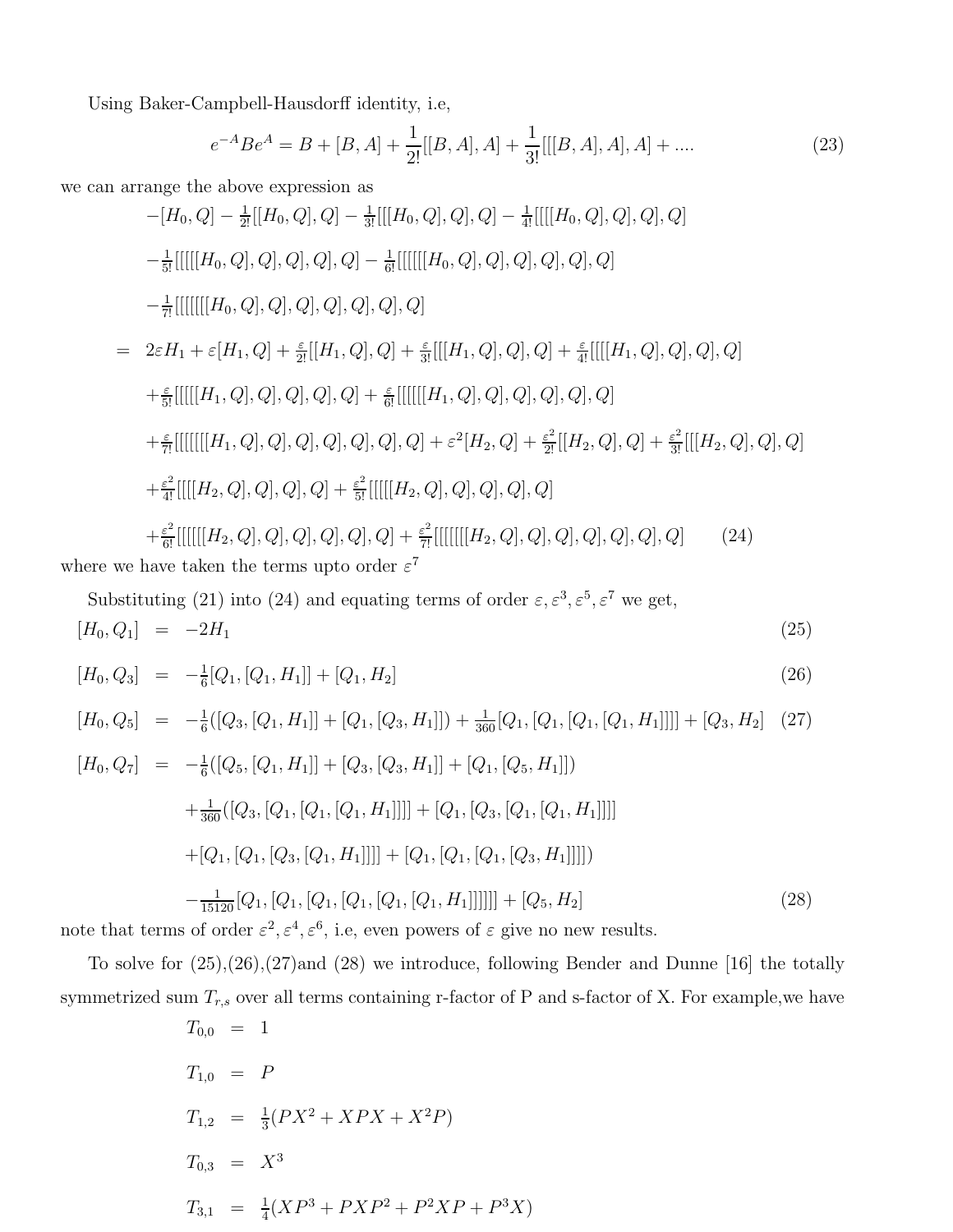and so on.

We thus get

$$
Q_{1} = -\frac{4}{3}M^{-4}T_{3,0} - 2M^{-2}T_{1,2}
$$
\n
$$
Q_{3} = (\frac{128}{15}M^{-10} - \frac{32}{5}M^{-8})T_{5,0} + (\frac{40}{3}M^{-8}M^{-8})
$$
\n
$$
-16M^{-6}T_{3,2} + (8M^{-6} - 8M^{-4})T_{1,4} - (12M^{-8} - 8M^{-6})T_{1,0}
$$
\n
$$
Q_{5} = (\frac{6388}{15}M^{-12} - 128M^{-10} + 128M^{-8})T_{1,2} + (-64M^{-10} + 32M^{-8} - 32M^{-6})T_{1,6}
$$
\n
$$
+ (\frac{24736}{45}M^{-14} - 256M^{-12} + \frac{640}{3}M^{-10})T_{3,0} + (-\frac{512}{3}M^{-12} + \frac{352}{3}M^{-10} - 128M^{-8})T_{3,4}
$$
\n
$$
+ (-\frac{544}{35}M^{-14} + 128M^{-12} - 128M^{-10})T_{5,2} + (-\frac{320}{3}M^{-16} + \frac{256}{7}M^{-14} - \frac{256}{7}M^{-12})T_{7,0}
$$
\n
$$
Q_{7} = (\frac{552984}{315}M^{-22} - \frac{124416}{315}M^{-20} + \frac{69632}{315}M^{-18} - \frac{2048}{9}M^{-16})T_{3,0}
$$
\n
$$
+ (\frac{97792}{35}M^{-20} - \frac{62208}{35}M^{-18} + \frac{34816}{35}M^{-16} - 1024M^{-14})T_{7,2}
$$
\n
$$
+ (\frac{37734}{315}M^{-18} - \frac{35456}{35}M^{-16} + \frac{7424}{35}M^{-14} - 1536M^{-12})T_{5,4}
$$
\n
$$
+ (\frac{721024}{315}M^{-16} - \frac{4096}{3}M^{-14} +
$$

Explicit forms of  $Q(X, P)$  and  $C(X, P)$  are then obtained by substituting the above expressions for  $Q_1, Q_3, Q_5, Q_7$  into (21) and (15).

# 4. Determining the X and P operators:

Now we calculate the physical position and momentum operator  $X$  and  $P$  from the previously introduced variables X,P using the similarity transformation (5):

$$
\mathbf{X} = \rho^{-1} X \rho = e^{\frac{Q}{2}} X e^{-\frac{Q}{2}}
$$
 (29)

$$
\mathbf{P} = \rho^{-1} P \rho = e^{\frac{Q}{2}} P e^{-\frac{Q}{2}}
$$
\n(30)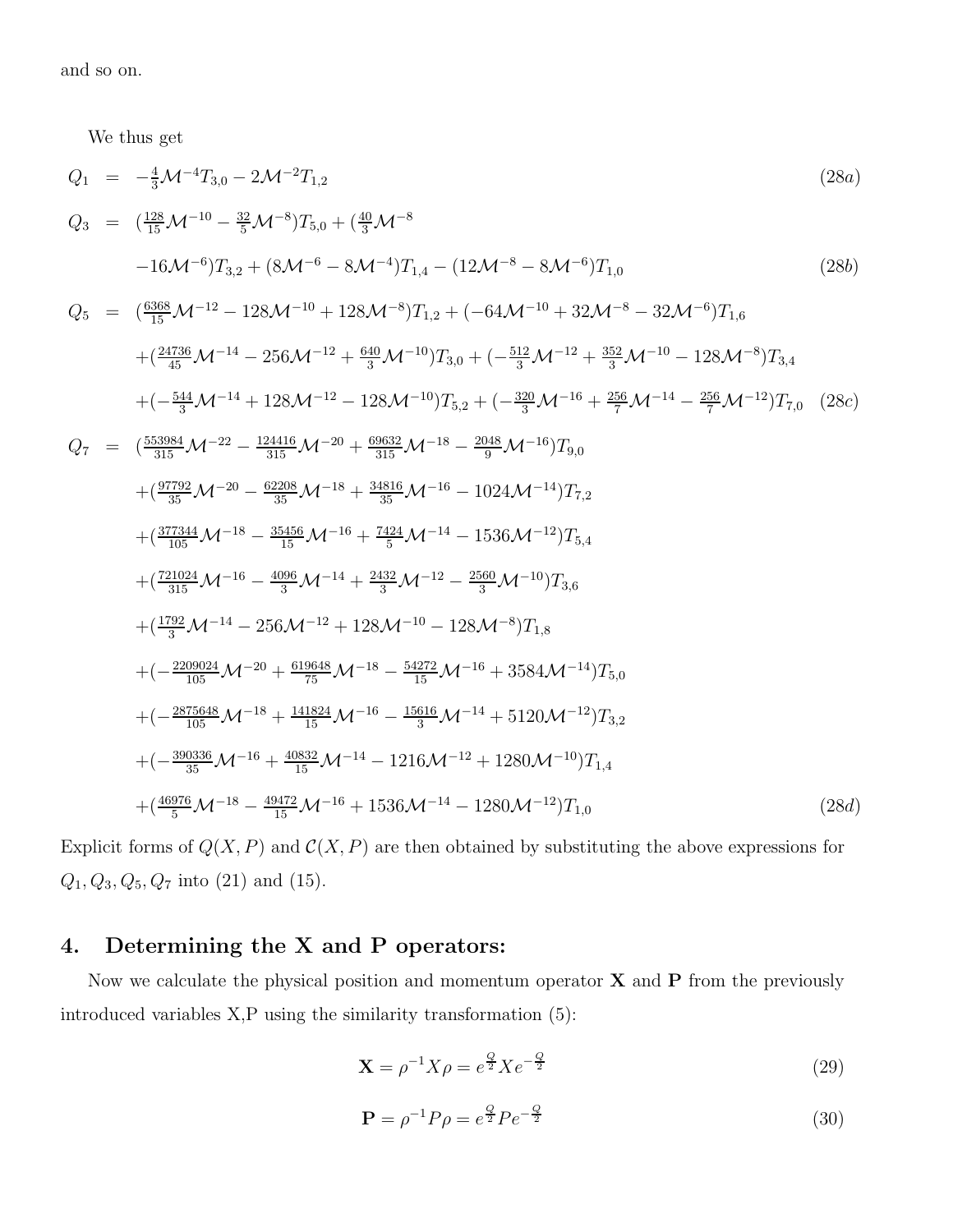Using  $(23)$ , we obtain for **X** and **P** 

$$
\mathbf{X} = X + \varepsilon (2i\mathcal{M}^{-4}P^2 + i\mathcal{M}^{-2}X^2) + \varepsilon^2 (2\mathcal{M}^{-6}XP^2 - 2i\mathcal{M}^{-6}P - \mathcal{M}^{-4}X^3)
$$
  
\n
$$
+ \varepsilon^3 [(-\frac{172}{15}\mathcal{M}^{-10} + 16\mathcal{M}^{-8})iP^4 - (5\mathcal{M}^{-6} - 4\mathcal{M}^{-4})iX^4
$$
  
\n
$$
-(\frac{128}{3}\mathcal{M}^{-8} - 48\mathcal{M}^{-6})XP + (\frac{64}{3}\mathcal{M}^{-8} - 24\mathcal{M}^{-6})iX^2P^2
$$
  
\n
$$
+(\frac{50}{3}\mathcal{M}^{-8} - 16\mathcal{M}^{-6})i] + O(\varepsilon^4)
$$
 (31)  
\n
$$
\mathbf{P} = P - \varepsilon (2i\mathcal{M}^{-2}(XP - \frac{i}{2})) + \varepsilon^2 (2\mathcal{M}^{-6}P^3 - \mathcal{M}^{-4}(X^2P - iX))
$$
  
\n
$$
-i\varepsilon^3 [(16\mathcal{M}^{-8} - 16\mathcal{M}^{-6})(XP^3 - \frac{3}{2}iP^2)
$$
  
\n
$$
+(16\mathcal{M}^{-6} - 16\mathcal{M}^{-4})(X^3P - \frac{3}{2}iX^2)] + O(\varepsilon^4)
$$
 (32)

where we retained terms of order of  $\varepsilon^3$ .

From (31) and (32),we easily see that

$$
\mathcal{P} \mathbf{X} \mathcal{P} \neq -\mathbf{X}
$$
\n
$$
\mathcal{P} \mathbf{P} \mathcal{P} \neq -\mathbf{P}
$$
\n
$$
\mathcal{T} \mathbf{X} \mathcal{T} \neq \mathbf{X}
$$
\n
$$
\mathcal{T} \mathbf{P} \mathcal{T} \neq -\mathbf{P}
$$
\n
$$
\mathcal{P} \mathcal{T} \mathbf{X} \mathcal{P} \mathcal{T} = -\mathbf{X}
$$

but

$$
\mathcal{PTPPT} = \mathbf{P} \tag{33}
$$

From (33) we conclude that the physical position and momentum operator,i.e,  $\mathbf{X}$  and  $\mathbf{P} \in \mathcal{H}_{phys}$ are  $\mathcal{PT}$ -symmetric.

## ' 5. The equivalent Hermitian Hamiltonian:

For the operator  $\rho$ , the corresponding Hermitian Hamiltonian  $h(X, P)$  is given according to (7)with previously introduced variables X,P as

$$
\mathbf{h}(X, P) = e^{-Q/2} H(X, P) e^{Q/2}
$$
\n(34)

Introducing the perturbative expansion for  $h(X, P)$  as

$$
\mathbf{h} = \sum_{i=0}^{\infty} h^{(i)} \varepsilon^i \tag{35}
$$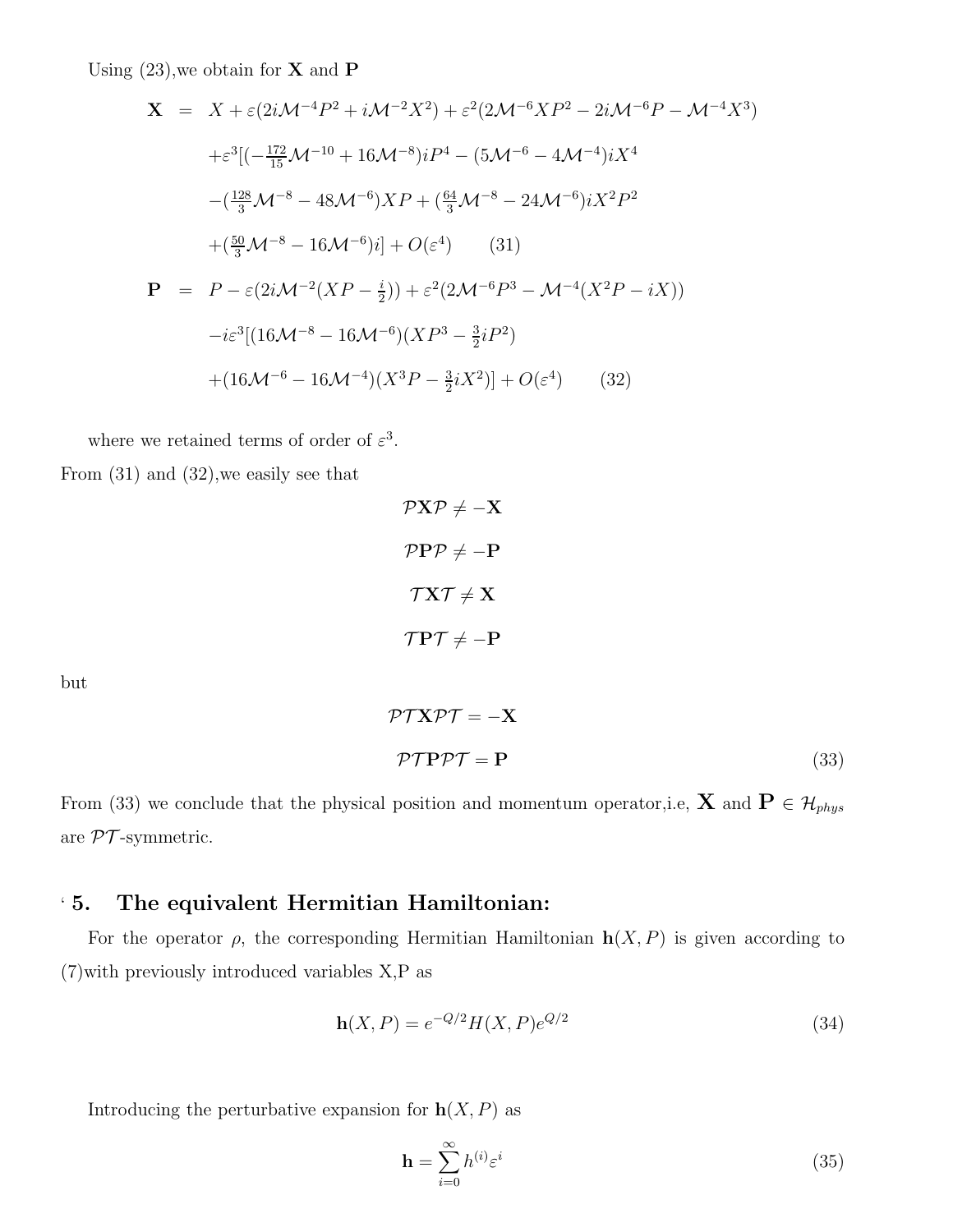and using  $(10),(21),(25)-(28)$  and  $(34)$  along with the Baker-Campbell-Hausdorff identity $(23)$ , we obtain for the various coefficients  $h^{(i)}$ ,  $i=0,1,2,3,...$ , the results

$$
h^{(0)} = H_0
$$
  
\n
$$
h^{(2)} = H_2 + \frac{1}{4}[H_1, Q_1]
$$
  
\n
$$
h^{(4)} = \frac{1}{4}[H_1, Q_3] - \frac{1}{192}[[[H_1, Q_1], Q_1], Q_1]
$$
  
\n
$$
h^{(6)} = \frac{1}{4}[H_1, Q_5] - \frac{1}{192}([[[H_1, Q_1], Q_1], Q_3] + [[[H_1, Q_1], Q_3], Q_1]
$$
  
\n
$$
+[[[H_1, Q_3], Q_1], Q_1]) + \frac{1}{7680}[[[[[H_1, Q_1], Q_1], Q_1], Q_1], Q_1], Q_1]
$$
  
\n6 odd ones, vanishing:  $h^{(i)} = 0$ , i=1,3,5,7

with the odd ones vanishing:  $h^{(i)} = 0$ , i=1,3,5,7,....

Keeping terms up to the order  $\varepsilon^5$ ;  $h(X, P)$  can thus be expressed as

$$
\mathbf{h}(X,P) = \frac{1}{2}(T_{2,0} + \mathcal{M}^2 T_{0,2}) + \varepsilon^2 [-\frac{1}{2}\mathcal{M}^{-4} + (\frac{3}{2}\mathcal{M}^{-2} - 1)T_{0,4} + 3\mathcal{M}^{-4}T_{2,2}]
$$
  
 
$$
+ \varepsilon^4 [-(36\mathcal{M}^{-10} - 24\mathcal{M}^{-8})T_{4,2} + (27\mathcal{M}^{-10} - 24\mathcal{M}^{-8})T_{2,0} - (\frac{51}{2}\mathcal{M}^{-8} - 36\mathcal{M}^{-6})T_{2,4}
$$
  
 
$$
+ (\frac{179}{24}\mathcal{M}^{-8} - 12\mathcal{M}^{-6})T_{0,2} - (\frac{7}{2}\mathcal{M}^{-6} - 6\mathcal{M}^{-4})T_{0,6} + 2\mathcal{M}^{-12}T_{6,0}] + O(\varepsilon^6)
$$
(37)

If now we consider the normalized eigen vector  $|n\rangle$  of the conventional Harmonic oscillator  $H_0$ , then we can easily calculate  $E_n$  for **H** by the first order Rayleigh-Schrödinger perturbation theory. We obtain upto the terms of order  $\varepsilon^3$ 

$$
E_n = \mathcal{M}(n + \frac{1}{2}) + \varepsilon^2 < n|h^{(2)}|n > +O(\varepsilon^4)
$$
\n
$$
= \mathcal{M}(n + \frac{1}{2}) + \frac{\varepsilon^2}{4} \left[ \frac{1}{2\mathcal{M}^4} (30n^2 + 30n + 11) - (6n^2 + 6n + 3) \right] + O(\varepsilon^4) \tag{38}
$$

## 6. Classical Hamiltonian:

Employing (9) , we have,

$$
T_{r,s} = \hbar^{-s} S_{r,s} \tag{39}
$$

where  $S_{r,s}$  be the totally symmetrized sum of all terms containing r-factor of p and s-factor of x. Specifically

$$
S_{0,0} = 1
$$
  
\n
$$
S_{0,1} = x
$$
  
\n
$$
S_{3,0} = p^3
$$
  
\n
$$
S_{1,3} = \frac{1}{4}(x^3p + xpx^2 + x^2px + px^3)
$$

and so on.

Now from  $(14)$ ,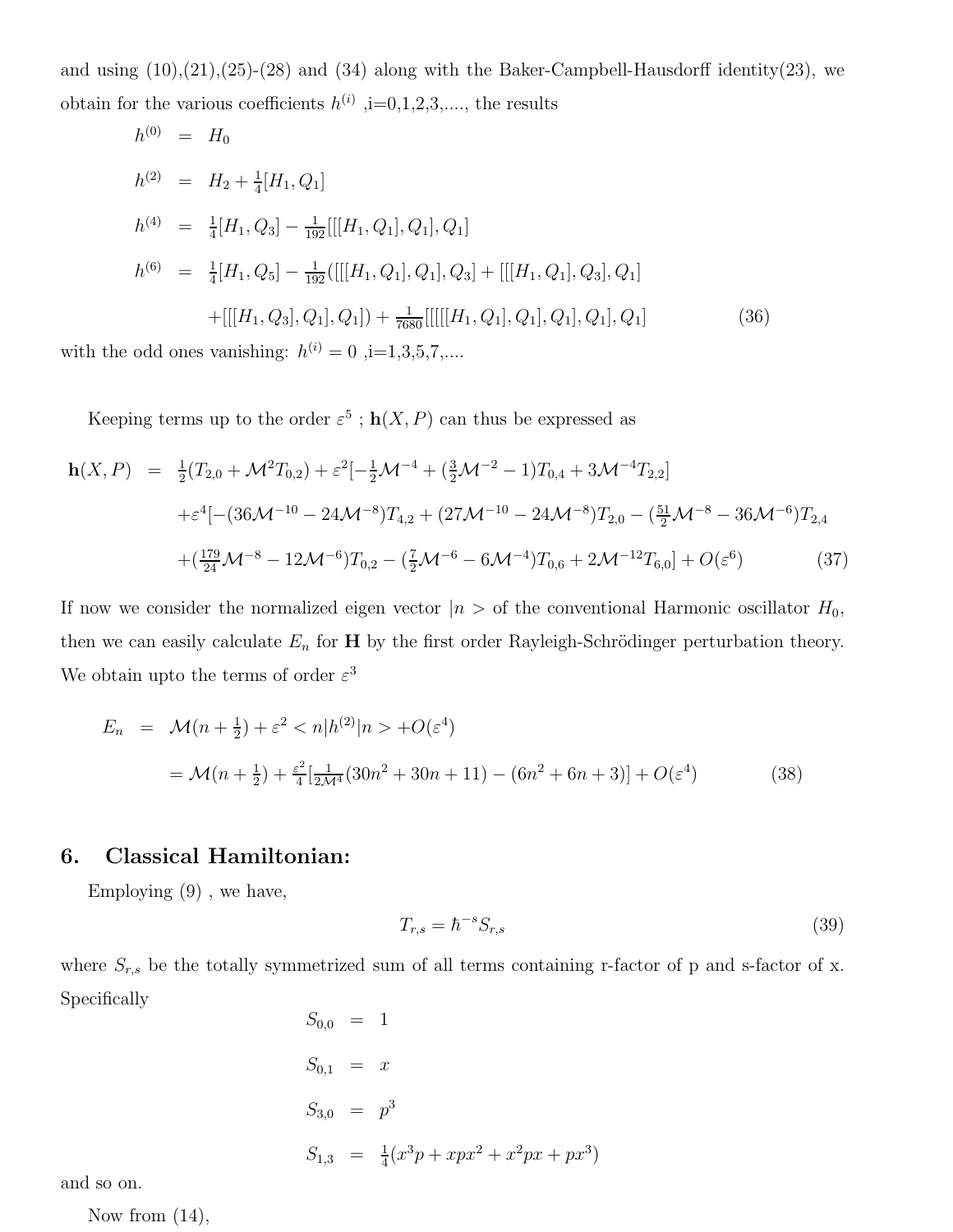Keeping terms up to the terms of order of  $\varepsilon^3$  in (37) and using the relations (9),(39),(40) we finally obtain

$$
h(x,p) = \frac{p^2}{2m} + \frac{1}{2}\mu^2 x^2 + \epsilon^2 m \left[ \left( \frac{3}{2}m^{-1}\mu^{-2} - \hbar^2 \right) x^4 - 2m^{-2}\hbar^2 \mu^{-4} - 6im^{-2}\hbar \mu^{-4}xp - 3m^{-2}\mu^{-4}x^2p^2 \right] + O(\epsilon^4)
$$
\n(41)

The corresponding classical Hamiltonian can be read off from (8):

$$
H_c(x_c, p_c) = \lim_{\hbar \to 0} h(x_c, p_c)
$$
  
= 
$$
\frac{p_c^2}{2M(x_c)} + \frac{1}{2}\mu^2 x_c^2 + \frac{3\epsilon^2}{2\mu^2} x_c^4 + O(\epsilon^4)
$$
(42)

where

$$
M(x_c) = \frac{m}{1 - 6\mu^{-4} \epsilon^2 x_c^2}
$$
\n(43)

A position-dependent mass  $M(x_c)$  is implied by (43) for the classical particle whose dynamics is dictated by the Hamiltonian  $H_c(x_c, p_c)$ .

## 7. Conserved probability density:

For a given state vector  $\psi \in \mathcal{H}_{phys}$ , the perturbation expansion for the corresponding physical wave function is

$$
\Psi(x) = \langle x \mid e^{-\frac{Q}{2}} \mid \psi \rangle
$$
\n
$$
= \langle x \mid \sum_{k=0}^{\infty} \frac{(-1)^k Q^k}{2^k k!} \mid \psi \rangle
$$
\n
$$
= \psi(x) + \langle x \mid -\frac{Q_1}{2} \mid \psi \rangle \epsilon + \langle x \mid \frac{Q_1^2}{8} \mid \psi \rangle \epsilon^2 + \langle x \mid (-\frac{Q_3}{2} - \frac{Q_1^3}{48}) \mid \psi \rangle \epsilon^3 + O(\epsilon^4) \tag{44}
$$

Using  $(9)$ ,  $(28a)$  and  $(28b)$  we obtain from  $(44)$ 

$$
\Psi(x) = (1 + \epsilon L_1 + \epsilon^2 L_2 + \epsilon^3 L_3)\psi(x) + O(\epsilon^4)
$$
\n(45)

where

$$
L_1 = -\frac{m}{2}\hbar^3 \hat{Q}_1
$$
 (46)  
\n
$$
L_2 = \frac{m^2}{8}\hbar^6 \hat{Q}_1^2
$$
 (47)  
\n
$$
L_3 = -\frac{m^3}{2}\hbar^9 \hat{Q}_3 - \frac{m^3}{48}\hbar^9 \hat{Q}_1^3
$$
 (48)

and,

$$
\begin{aligned}\n\hat{Q}_1 &= -\frac{4}{3}m^{-2}\hbar^{-4}\mu^{-4}S_{3,0} - 2m^{-1}\hbar^{-2}\mu^{-2}S_{1,2} \\
\hat{Q}_3 &= (\frac{128}{15}m^{-5}\hbar^{-10}\mu^{-10} - \frac{32}{5}m^{-4}\hbar^{-8}\mu^{-8})S_{5,0} + (\frac{40}{3}m^{-4}\hbar^{-10}\mu^{-8} - 16m^{-3}\hbar^{-8}\mu^{-6})S_{3,2}\n\end{aligned}
$$
\n(49)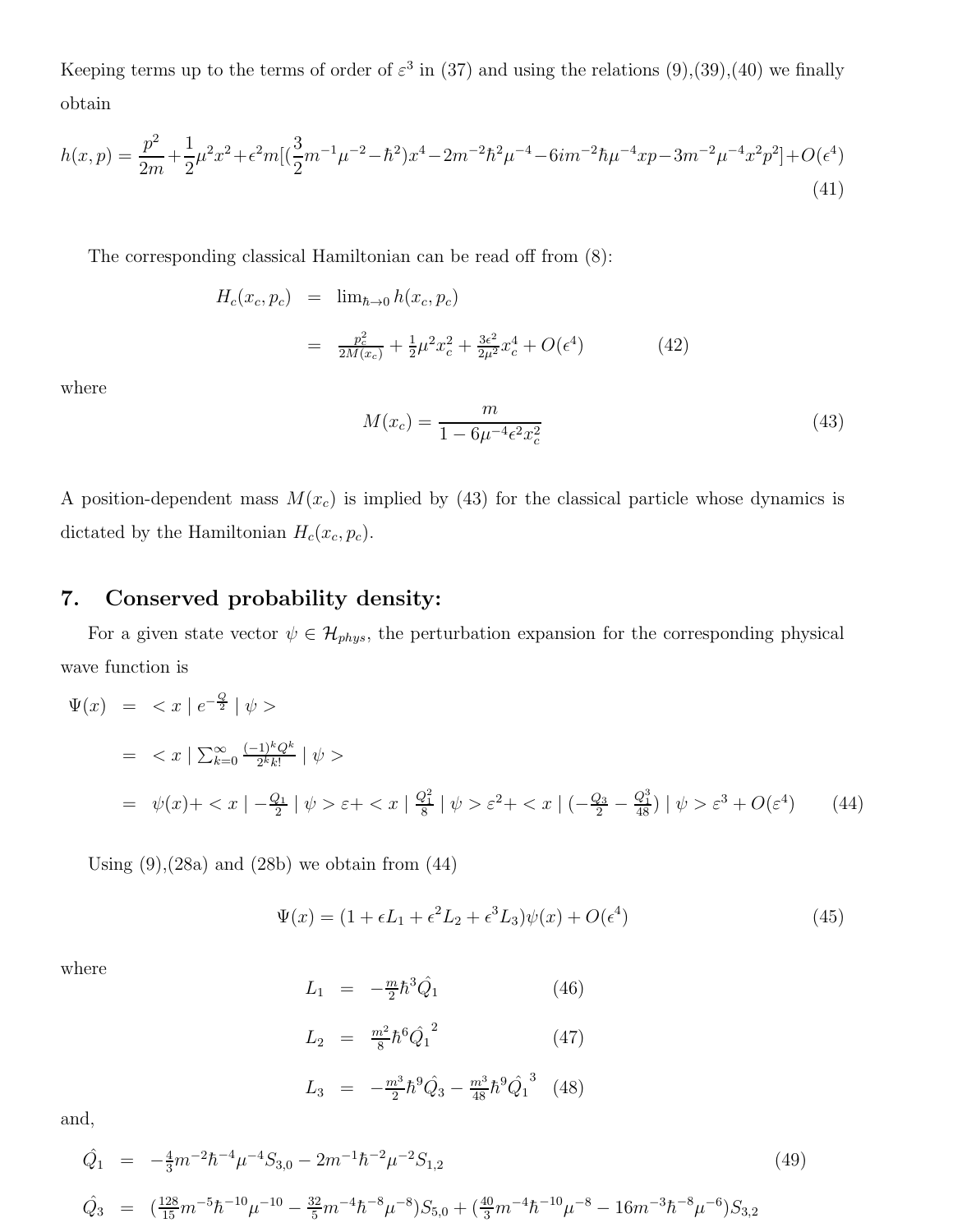Employing (46)-(50) into (45), we find the conserved probability density  $\rho$  associated with a given state vector  $\psi \in \mathcal{H}_{phys}$  as

$$
\varrho(x) = N^{-1} | \Psi(x) |^2 \tag{51}
$$

where

$$
N = \int_{-\infty}^{\infty} \mid \Psi(x) \mid^2 dx \tag{52}
$$

### 8. Conclusion:

We have carried out a perturbative treatment to study a  $\mathcal{PT}$  -symmetric quartic anharmonic oscillator model. We have shown possible to set up an equivalent Hermitian Hamiltonian by employing a similarity transformation. Such a Hamiltonian has a classical limit too. Physical position and momentum operators have been determined perturbatively and energy eigenvalues are obtained in the framework of first order Rayleigh-Schrödinger perturbation theory. In all these calculations we have kept terms up to and including those of order  $\varepsilon^3$ . The conserved probability density is also determined. Finally,let us mention that in the absence of the quartic term in (1) our results essentially reduce to those of Mostafazadeh's [13] for the physical observables  $X$  and  $P$ , equivalent Hermitian Hamiltonian  $h(X, P)$  and the energy spectrum derived from the first order Rayleigh-Schrödinger perturbation theory.

#### Acknowledgement

I would like to thank Prof. Bijan Kumar Bagchi, Department of Applied Mathematics, University of Calcutta for his continuous help and proper guidance.I would also like to thank Prof. A. Mostafazadeh, Koç University, for a helpful correspondence. I am grateful to the University Grant Commission, New Delhi, India for financial support.

## References:

- 1. Bender C M and Boettcher S 1998 Phys.Rev.Lett. 24 5243 See also Bender C M -Introduction to  $\mathcal{PT}$ -symmetric quantum theory, preprint [quant-ph/0501052](http://arxiv.org/abs/quant-ph/0501052)
- 2. Delabaere E and Pham F 1998 Phys. Lett. A 250 25 Fernandez F M, Guardiola R, Ros J and Znojil M 1998 J.Phys.A: Math.Gen. 31 10105 Bender C M, Boettcher S and Meisinger P N 1999 J.Math.Phys. 40 2201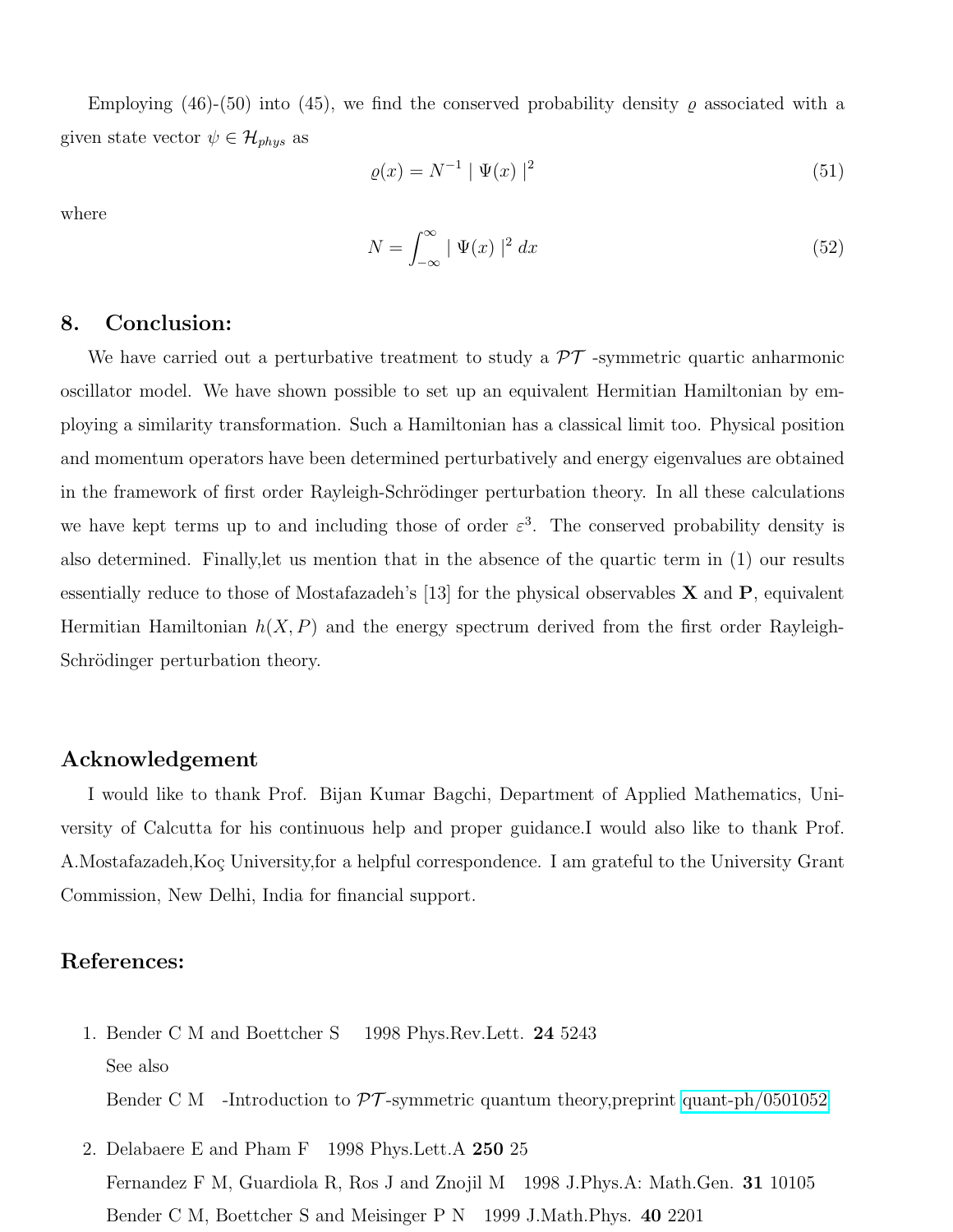Znojil M 2000 J.Phys.A: Math.Gen 33 4561 Ramirez A and Mielnit B 2003 Rev.Fis.Mex. 49S2 130 Bender C M, Brody D C and Jones H F 2003 Am.J.Phys. 71 1095

- 3. Bagchi B and Roychoudhury R 2000 J.Phys.A: Math.Gen. 33 L1 Bagchi B and Quesne C 2000 Phys.Lett.A 273 285 Bagchi B and Quesne C 2002 A300 18 Bagchi B, Cannata F and Quesene C 2000 Phys.Lett.A 209 79 Znojil M, Cannata F, Bagchi B and Roychoudhury R 2000 Phys.Lett.B 483 284 Bagchi B, Quesne C and Znojil M 2001 Mod.Phys.Lett.A 16 2047
- 4. Scholtz F G, Geyer H B and Hahne F J W 1992 Ann. Phys.(NY) 213 74
- 5. Dorey P, Dunning C and Tateo R 2001 J.Phys.A: Math.Gen. 34 5679
- 6. Levai G and Znojil M 2000 J.Phys.A: Math.Gen. 33 7165
- 7. Kaushal R S 2001 J.Phys.A: Math.Gen. 34 L709
- 8. Ahmed Z 2001 Phys.Lett.A 282 343
- 9. Andrianov A A, Ioffe M V, Cannata F and Dedonder J P 1999 Int.J.Mod.Phys.A 14 2675
- 10. Kretschmer R and Szymanowski L 2004 Phys.Lett.A 325 112
- 11. Caliceti E, Graffi S and Maioli M 1980 Commun.Math.Phys. 75 51
- 12. Buslaev V and Grecchi V 1993 J.Phys.A: Math.Gen. 26 5541
- 13. Mostafazadeh A  $\overline{PT}$ -symmetric cubic anharmonic oscillator as a physical model, preprint [quant-ph/0411137](http://arxiv.org/abs/quant-ph/0411137)
- 14. Bender C M, Brody D C and Jones H F 2002 Phys.Rev.Lett. 89 270401
- 15. Bender C M, Meisinger P N and Wang Q 2003 J.Phys.A: Math.Gen. 36 1973
- 16. Bagchi B, Banerjee A, Caliceti E, Cannata F, Geyer H B, Quesne C and Znojil M  $-CPT$ -conserving Hamiltonians and their nonlinear supersymmetrization using differential chargeoperators  $C$ , preprint [hep-th/0412211](http://arxiv.org/abs/hep-th/0412211)
- 17. Bender C M and Dunne G 1989 Phys.Rev.D 40 2739
- 18. Mostafazadeh A 2002 J.Math.Phys. 43 205 Mostafazadeh A 2002 J.Math.Phys. 43 2814